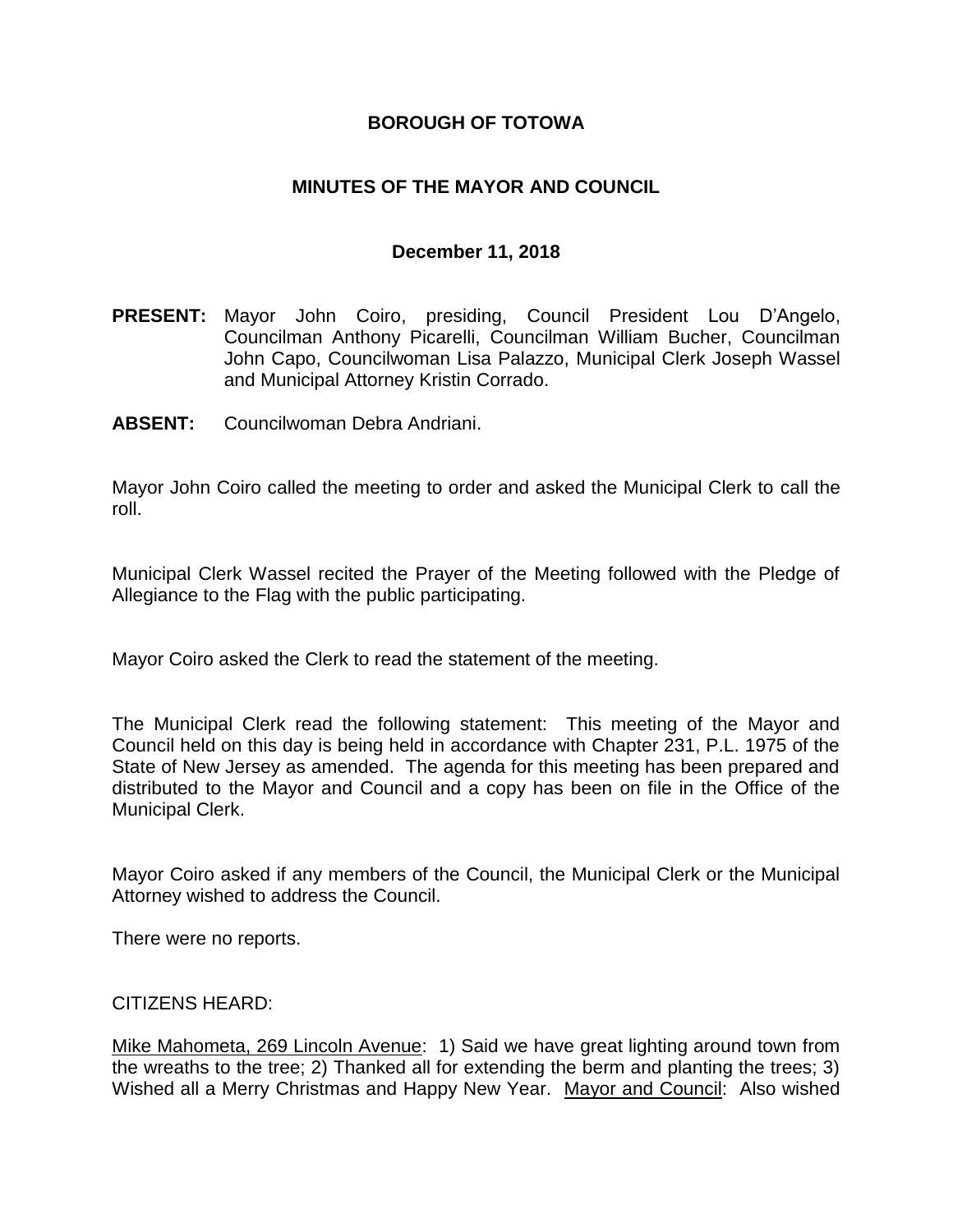Mike a Merry Christmas and Happy New Year.

There was a motion by Councilman D'Angelo, seconded by Councilman Picarelli to approve the Minutes of the Mayor and Council for the meeting of November 27, 2018. On roll call vote, all members of the Council present voted in the affirmative.

COMMITTEE ON FINANCE:

There was a motion by Councilman Picarelli, seconded by Councilman D'Angelo to approve Resolution No. 2018-25 for the payment of bills. On roll call vote, all members of the Council present voted in the affirmative.

There was a motion by Councilman Picarelli, seconded by Councilman D'Angelo to approve Resolution No. 2018-26 Authorizing Transfer Of 2018 Budget Appropriations. On roll call vote, all members of the Council present voted in the affirmative.

There was a motion by Councilman Picarelli, seconded by Councilman D'Angelo to adopt the following resolution authorizing the Treasurer to issue Senior Citizen and Veterans Deduction refunds to various property owners for 2018. On roll call vote, all members of the Council present voted in the affirmative.

### RESOLUTION

WHEREAS, the following taxpayer qualifies and is entitled to the \$250 Senior Citizen Deduction for the year 2018; and

NAME BLOCK LOT ADDRESS Ramadan, Heidar 78 4 46 Greene Ave

WHEREAS, the following taxpayer qualifies and is entitled to the \$250 Veteran Deduction for the year 2018.

| <b>NAME</b>      | <b>BLOCK</b> | LOT | <b>ADDRESS</b>   |
|------------------|--------------|-----|------------------|
| Marshall, Dennis | - 65         |     | 128 Hobart Place |

NOW, THEREFORE, BE IT RESOLVED, that the Mayor and Council of the Borough of Totowa authorize the Treasurer to refund \$250.00 to the aforementioned taxpayers.

Minutes 12/11/2018 **Page 2**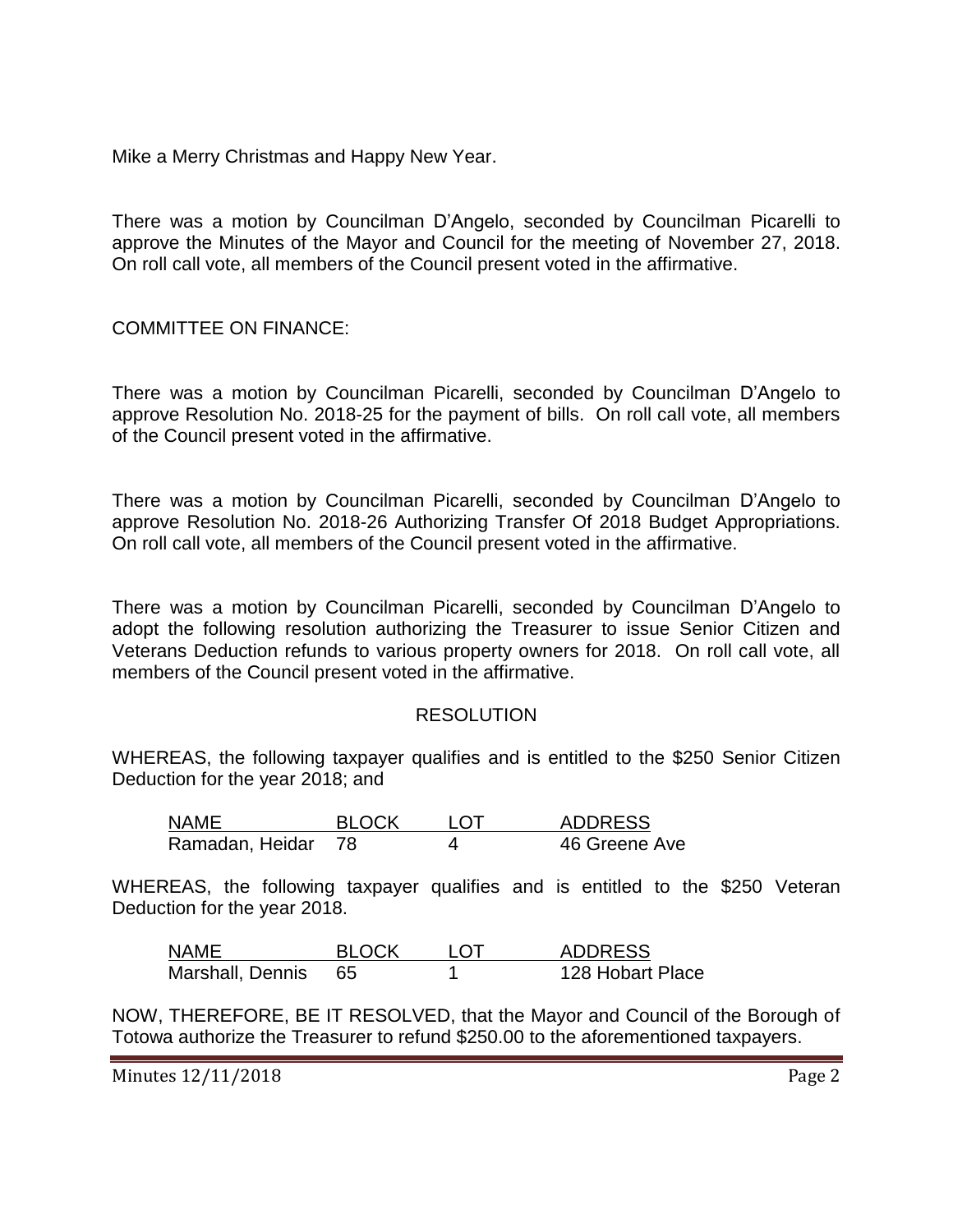There was a motion by Councilman Picarelli, seconded by Councilman D'Angelo to adopt the following Resolution Authorizing Reimbursement For 2017 Street Lighting And Garbage Removal Costs To Falls Bridge Meadows Condominium Association Pursuant To The Municipal Services Act. On roll call vote, all members of the Council present voted in the affirmative.

# RESOLUTION NO. 132-2018

### RESOLUTION AUTHORIZING REIMBURSEMENT FOR 2017 STREET LIGHTING AND GARBAGE REMOVAL COSTS TO FALLS BRIDGE MEADOWS CONDOMINIUM ASSOCIATION PURSUANT TO THE MUNICIPAL SERVICES ACT

WHEREAS, in accordance with New Jersey's Municipal Services Act, the Borough of Totowa is required to either perform certain specified services for qualified private communities or to reimburse these communities in accordance with the statute; and

WHEREAS, Falls Bridge is a residential town house and condominium community located in the Borough of Totowa within which all of the roads located throughout the development are private; and

WHEREAS, Falls Bridge Meadows Condominium Association is a not-for-profit entity that operates and administers the general affairs of this qualified private community as defined by N.J.S.A. 40:67-23.2; and

WHEREAS, the Mayor and Council of the Borough of Totowa desire to authorize payment to the Falls Bridge Meadows Condominium Association for costs incurred in 2017 for street lighting and garbage removal services in accordance with the provisions of the Municipal Services Act.

NOW, THEREFORE, BE IT RESOLVED, that the Mayor and Council of the Borough of Totowa do hereby authorize payment to the Falls Bridge Meadows Condominium Association for reimbursement of costs incurred in 2017 for street lighting and garbage removal services pursuant to the terms of the New Jersey Municipal Services Act.

There was a motion by Councilman Picarelli, seconded by Councilman D'Angelo to adopt the following Resolution Authorizing Purchase Of Various Items Through State Contract And County Cooperative Contracts. On roll call vote, all members of the Council present voted in the affirmative.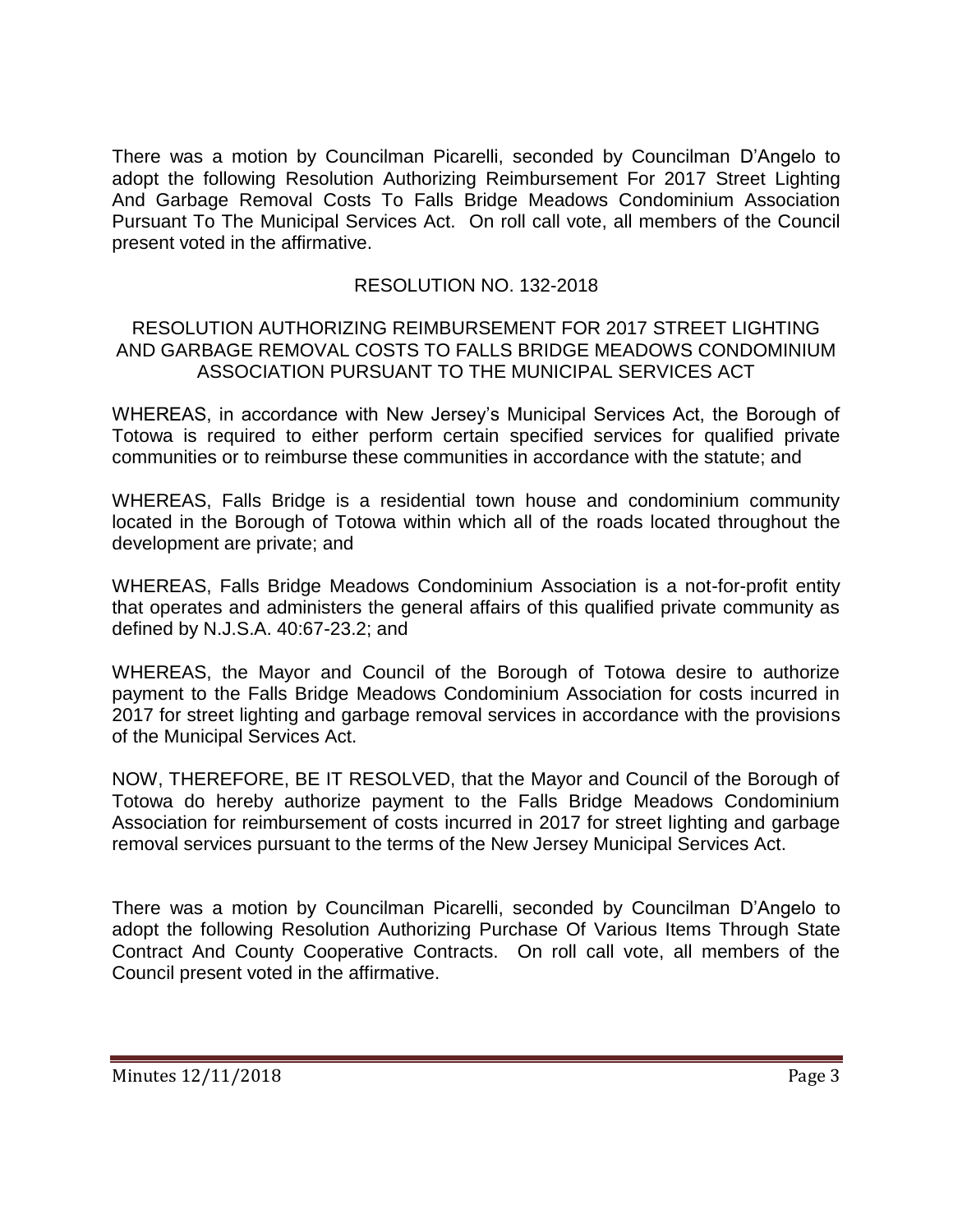# RESOLUTION NO. 133-2018

### RESOLUTION AUTHORIZING PURCHASE OF VARIOUS ITEMS THROUGH STATE CONTRACT AND COUNTY COOPERATIVE CONTRACTS

WHEREAS, the different Borough of Totowa Departments have requisitioned various goods and services for 2018 pursuant to the following State Contracts, Passaic County Cooperative Contracts, Morris County Cooperative Contracts and/or Bergen County Cooperative Contracts; and

| <b>VENDOR</b>                   |  |
|---------------------------------|--|
| <b>Broadview Networks</b>       |  |
| <b>Constellation New Energy</b> |  |
| <b>Detroit Salt Company</b>     |  |
| Jen Electric, Inc.              |  |
| Rachles Michele's Oil Company   |  |
| Rio Supply, Inc.                |  |
| South Jersey Energy             |  |

### STATE/PCC/MCC/BCC CONTRACT **State Contract** Passaic County Cooperative Contract Passaic County Cooperative Contract Morris County Cooperative Contract **State Contract** Morris County Cooperative Contract Passaic County Cooperative Contract

WHEREAS, the Mayor and Council of the Borough of Totowa is desirous of approving said purchases in accordance with the terms of the various State Contracts and County Cooperative Agreements; and

WHEREAS, the Mayor and Council is also desirous of authorizing these purchases from the State Contracts and County Cooperative's throughout calendar year 2018, subject to appropriate procurement controls and availability of funds; and

WHEREAS, the Finance and Administration Committee has considered this matter and recommended this resolution to the Mayor and Council for adoption.

NOW, THEREFORE, BE IT RESOLVED, by the Mayor and Council of the Borough of Totowa that it hereby authorizes the purchase of the goods and/or services described above in accordance with the terms of the applicable State Contracts or County Cooperative Contracts.

BE IT FURTHER RESOLVED, that the Municipal Clerk and all other necessary officers and employees be and hereby are authorized and directed to take such further actions and sign such documents as are necessary to effectuate the purpose of this resolution, including but not limited to issuance of an appropriate Purchase Order.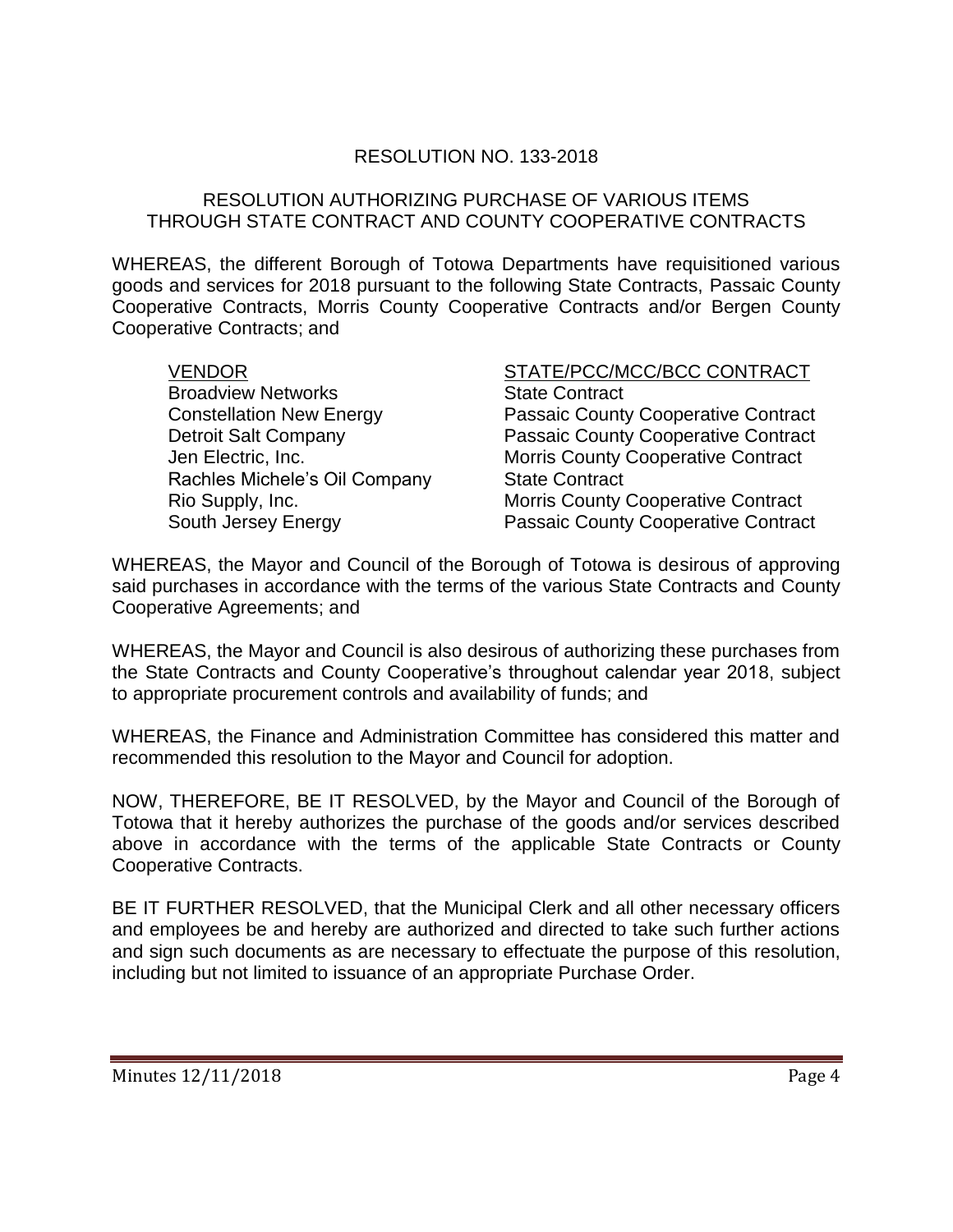There was a motion by Councilman Picarelli, seconded by Councilman D'Angelo to adopt the following Resolution Approving Disposal Services For Vegetative Waste Recycling. On roll call vote, all members of the Council present voted in the affirmative.

## RESOLUTION NO. 134-2018

### RESOLUTION APPROVING DISPOSAL SERVICES FOR VEGETATIVE WASTE RECYCLING

WHEREAS, the Mayor and Council of the Borough of Totowa need to dispose of the Borough's residential and municipal vegetative waste at a facility that is licensed and permitted by the State of New Jersey Department of Environmental Protection ("DEP"); and

WHEREAS, the Borough of Totowa solicits proposals from licensed and permitted disposal facilities that will dispose of vegetative materials including but not limited to leaves, brush, tree parts, stumps, wood chips and grass; and

WHEREAS, Environmental Renewal, LLC, 27 Andrews Drive, Woodland Park, New Jersey 07424 has submitted a proposal to dispose of vegetative waste at their facility in accordance with their Municipal Rate Schedule, a copy of which is on file in the office of the Borough of Totowa Municipal Clerk; and

WHEREAS, these services were utilized during the year 2018; and

WHEREAS, pursuant to the applicable New Jersey State laws, the authorization of this service may be authorized as an exception to public bidding in accordance with the Local Public Contract Law as set forth in N.J.S.A 40A:11-5, et seq.

NOW, THEREFORE, BE IT RESOLVED, that the Mayor and Council of the Borough of Totowa do hereby authorize the Borough of Totowa to utilize Environmental Renewal, LLC for the disposal of vegetative waste for the Borough of Totowa in accordance with the Fee Schedule set forth in their proposal.

BE IT FURTHER RESOLVED, that the Mayor and Council of the Borough of Totowa do hereby authorize the Municipal Clerk to execute any and all necessary instruments relating thereto.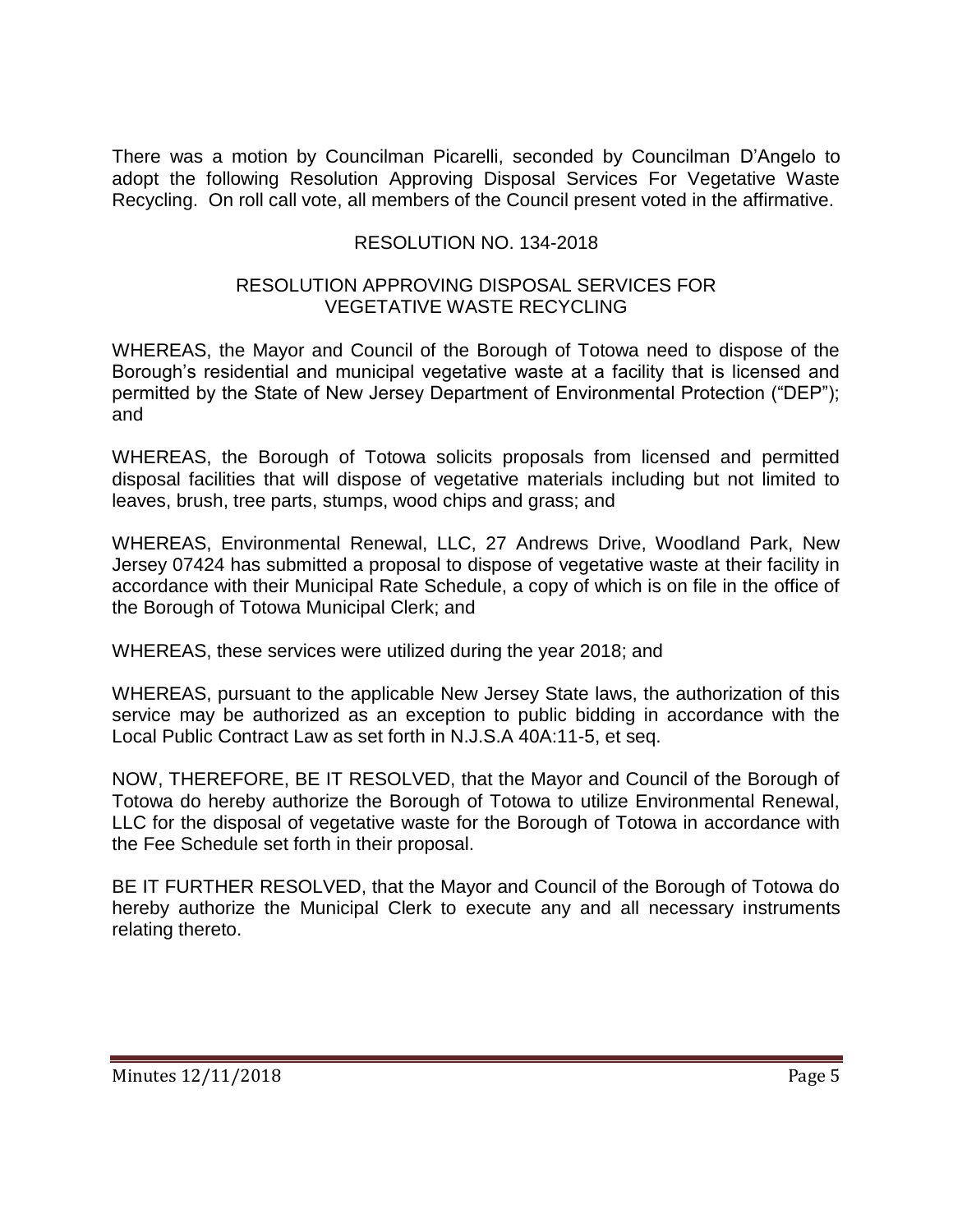COMMITTEE ON PUBLIC SAFETY:

There was no report.

COMMITTEE ON PUBLIC WORKS:

There was a motion by Councilman Bucher, seconded by Councilwoman Palazzo to adopt the following Resolution Authorizing The Purchase And Delivery Of One Bobcat Skid-Steer Loader For The Department Of Public Works. On roll call vote, all members of the Council present voted in the affirmative.

### RESOLUTION NO. 135-2018

### RESOLUTION AUTHORIZING THE PURCHASE AND DELIVERY OF ONE BOBCAT SKID-STEER LOADER FOR THE DEPARTMENT OF PUBLIC WORKS

WHEREAS, the Borough of Totowa Department of Public Works ("DPW") Superintendent has requested the purchase of a Bobcat Skid-Steer Loader to be used by the DPW; and

WHEREAS, the Mayor and Council of the Borough of Totowa have determined that there is a need for this multi-function equipment; and

WHEREAS, the Mayor and Council of the Borough of Totowa desire to authorize the purchase and delivery of the Bobcat Skid-Steer Loader; and

WHEREAS, Bergen County Cooperative Purchasing and Pricing Systems Contract No. CK-04 has been awarded to Bobcat of North Jersey, 201 Maltese Drive, Totowa, New Jersey 07512 or the purchase of one S570 T4 Bobcat Skid-Steer Loader and all related equipment; and

WHEREAS, Bobcat of North Jersey has submitted a proposal dated August 23, 2018 for the purchase and delivery of one S570 T4 Bobcat Skid-Steer Loader in the amount of \$42,799.00, a copy of which is on file in the office of the Borough of Totowa Municipal Clerk; and

WHEREAS, pursuant to the applicable New Jersey State laws, the purchase of one S570 T4 Bobcat Skid-Steer Loader may be authorized without public bidding.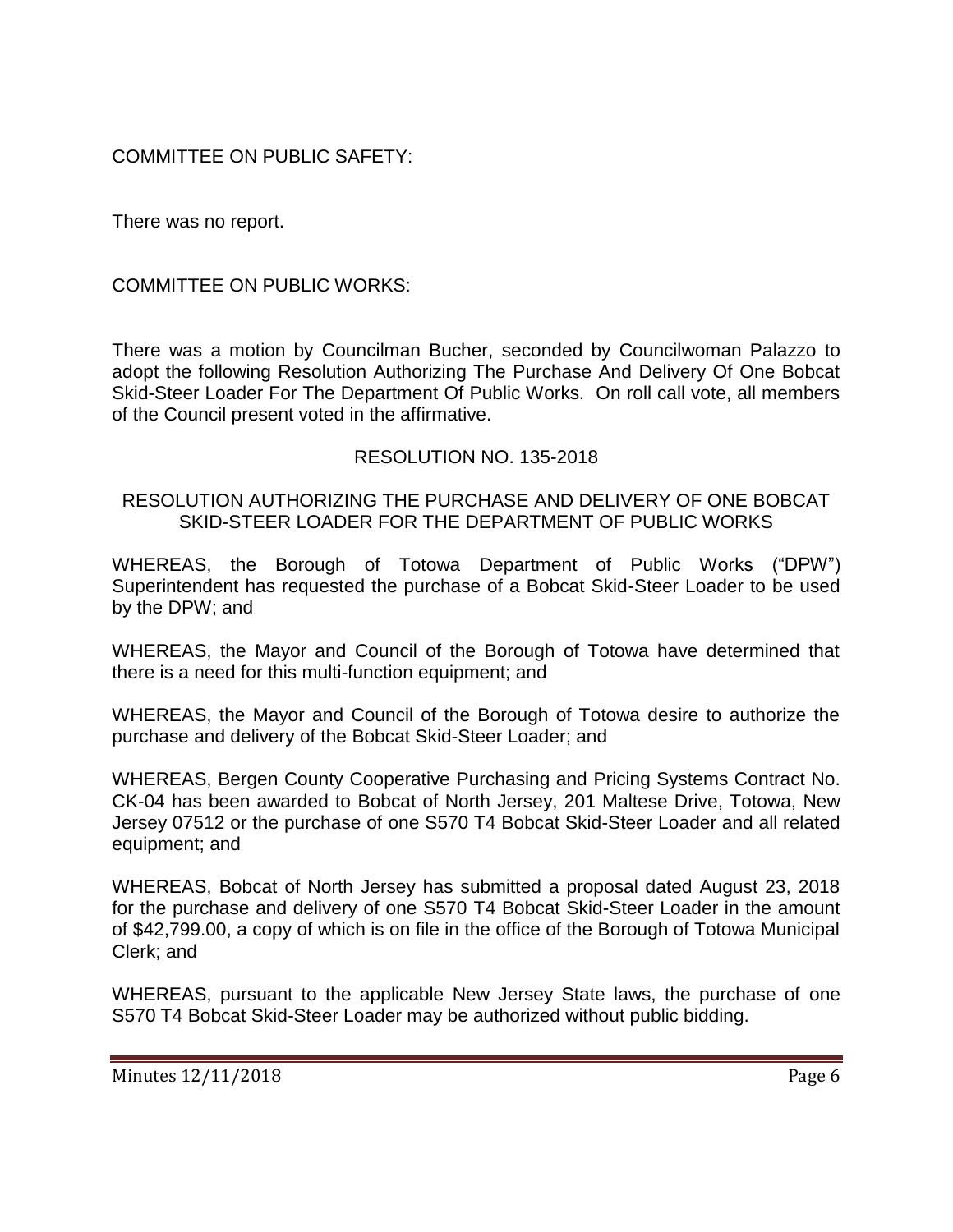NOW, THEREFORE, BE IT RESOLVED, that the Mayor and Council of the Borough of Totowa do hereby authorize the purchase and delivery of one S570 T4 Bobcat Skid-Steer Loader from Bobcat of North Jersey in the amount of \$42,799.00.

BE IT FURTHER RESOLVED, that the Mayor and Municipal Council of the Borough of Totowa do hereby authorize the Municipal Clerk and DPW Superintendent to execute any and all instruments relating thereto.

## COMMITTEE ON ENGINEERING & PUBLIC PROPERTY:

Upon the recommendation of the Committee, there was a motion by Councilman Capo, seconded by Councilman D'Angelo to adopt the following resolution to award the contract for the Demolition Of Structure At 300 Riverview Drive. On roll call vote, all members of the Council present voted in the affirmative.

## RESOLUTION NO. 136-2018

## RESOLUTION AUTHORIZING THE DEMOLITION OF THE STRUCTURE LOCATED AT 300 RIVERVIEW DRIVE

WHEREAS, by Resolution No. 45-2018 dated March 13, 2018, the Borough of Totowa purchased of property located at 300 Riverview Drive in the Borough of Totowa and identified as Block 122, Lot 21 on the official tax map of the Borough of Totowa; and

WHEREAS, the Mayor and Council of the Borough of Totowa acquired this property with the intention of demolishing the existing structure and converting the property to open space for community-wide use in perpetuity; and

WHEREAS, the Mayor and Council of the Borough of Totowa did advertise for receipt of sealed bids in accordance with the specifications entitled "Specifications for the Demolition of the Structure Located at 300 Riverview Drive, Borough of Totowa, County of Passaic, New Jersey, 2018"; and

WHEREAS, the Borough of Totowa did receive sealed bids at its Municipal Building on October 31, 2018; and

WHEREAS, the apparent low bid was submitted by Caravella Demolition, Inc., 40 DeForest Avenue, East Hanover, New Jersey for the demolition of the structure in the amount of \$15,443.00, a copy of which is on file in the office of the Borough of Totowa Municipal Clerk; and